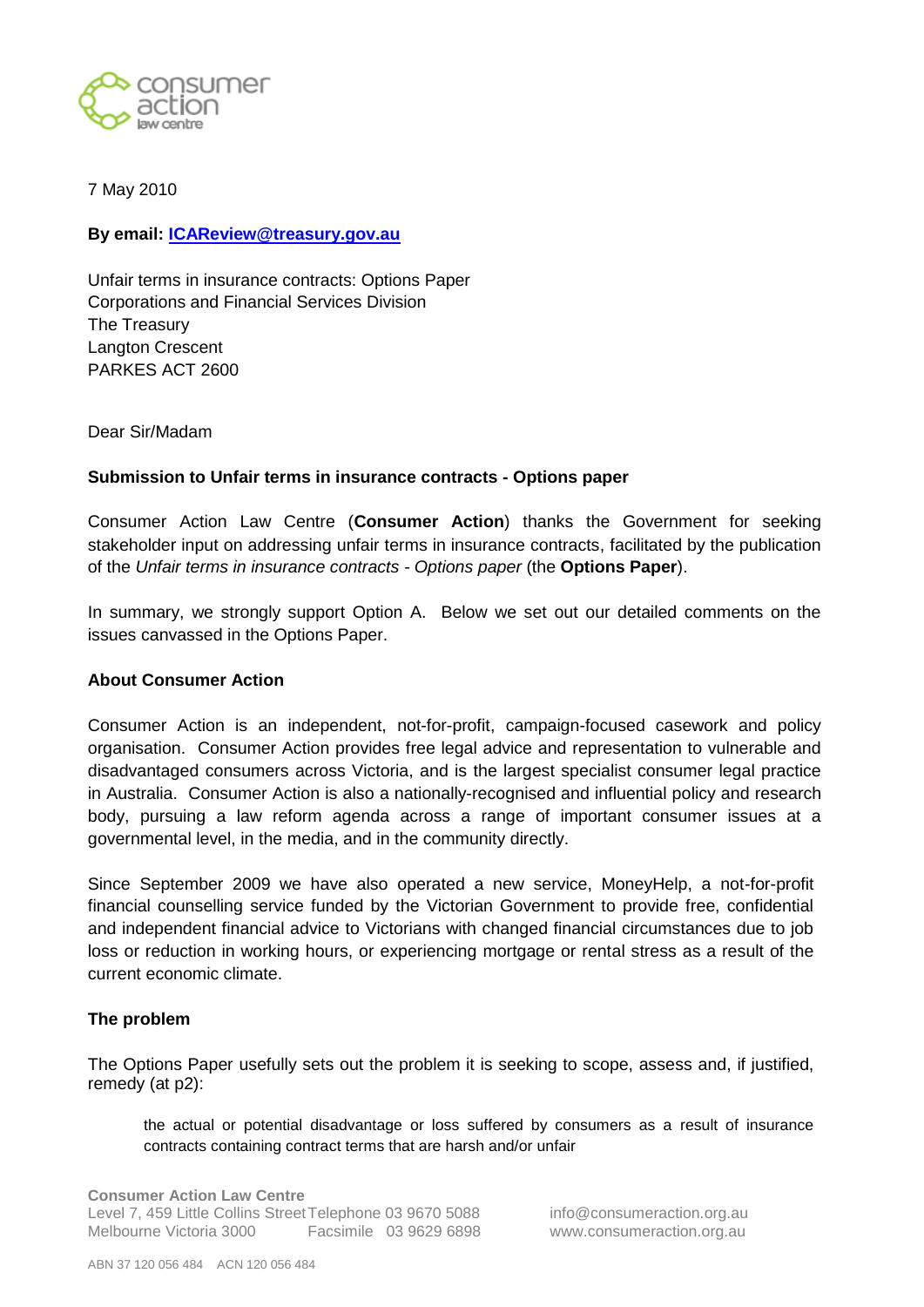and the main objective of Government action in relation to this problem (at p6), being:

to prevent consumers (including third party beneficiaries) of standard form insurance contracts from suffering detriment due to terms in the contract that are unfair or harsh.

Accordingly, the Options Paper sets out some relevant information and asks for any additional data or information that would assist in determining the extent to which unfair contract terms in insurance contracts are causing consumers actual or potential loss or damage.

### *Are unfair terms in insurance contracts causing consumers loss or damage?*

Consumer Action strongly believes that unfair terms exist in Australian insurance contracts and that they are causing Australian consumers harm. We therefore support the Government"s objective to address and prevent this harm.

The Options Paper sets out a number of actual examples of consumer detriment that were given in submissions last year to the Senate Economics Committee"s inquiry into the Trade Practices Amendment (Australian Consumer Law) Bill (the **Senate Inquiry**). These examples are based on real case studies in which Australian consumers were disadvantaged by unfair terms in their insurance policy.

The Options Paper also notes that a significant number of the insurance disputes that are taken to the Financial Ombudsman Service involve the terms of the policy.

In our submission to the Senate Inquiry, Consumer Action also noted a number of real cases relating to travel insurance that had been considered by the General Insurance division of the Financial Ombudsman Service (formerly the Insurance Ombudsman Service). At the Senate Inquiry hearings, we also provided an additional case study relating to uninsured motorist extension, which is set out below.

Further, in the 2004 Annual Review of the General Insurance Enquiries and Complaints Scheme (the predecessor to the Insurance Ombudsman Service), the Panel Chair's report and the Panel"s report specifically discussed harsh outcomes that arose from the legally correct application of the terms of insurance contracts.

## **Case study – unfair term in UME insurance policy August 2009**

Sam (name changed) had purchased third party property insurance cover for his car with a major insurer. Third party property insurance generally includes an "Uninsured Motorist Extension" that covers damage to the insured vehicle if it is damaged in an accident that is the fault of another driver who is uninsured. For example, Sam's policy stated that his insurance provided a limited amount of cover for his car if damaged in a no fault accident with an uninsured vehicle.

Sam was involved in an accident where he was not at fault. The police report on the incident, provided to the insurance company, stated that: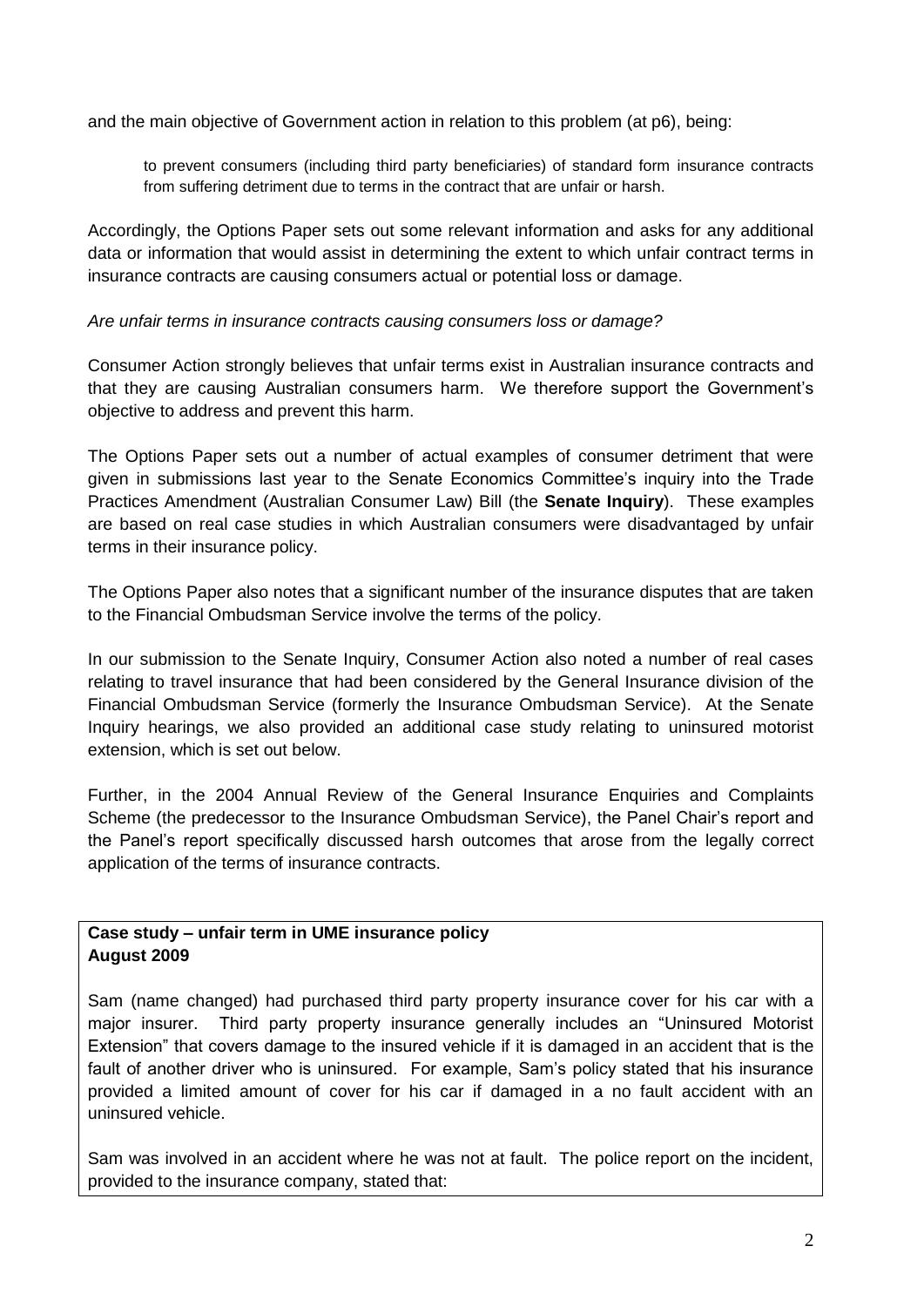• the other driver was on a learner's permit:

<u>.</u>

- the other driver had a blood alcohol reading of .14; and
- the accident occurred as a result of the other driver being on the wrong side of the road after running a red light.

Sam also provided a copy of his statement to the police to his insurer, in which Sam stated that the other driver had produced a knife with a 10 to 15 centimetre blade at the scene of the accident.

This evidence suggested that the other driver was at fault and also that it might not be safe for Sam to continue to communicate with the other driver. However, a term of the policy stated that:

If the car is involved in a no fault accident with an uninsured vehicle, we will cover your damage up to \$3000 or the market value of the car, whichever is the lesser, but only if you report the accident to the police and provide evidence that the other vehicle is uninsured.

The insurer wrote to Sam stating that Sam must provide a letter from the third party stating that the third party was at fault for the incident and that he had no insurance cover, before Sam"s claim would be accepted.

The Options Paper correctly notes that the number of disputes considered by the Financial Ombudsman Service represents only a small number of the claims made on insurance policies each year, but it is generally understood that only a small number of consumers who experience problems ever make a formal complaint.<sup>1</sup> Thus, quantitative complaint numbers are not particularly helpful in terms of determining the extent of consumer problems with a product or service, although the qualitative nature of complaints received does provide some indication of trends in consumer markets.

The Options Paper also includes some figures on the number of insurance claims rejected, which provides useful information because it does not rely on consumers choosing to bring a complaint (although the data is still of only limited use because it does not capture instances in which consumers may have suffered detriment due to the way in which a claim was paid, for example where a lower sum than originally claimed is paid due to reliance on the contract terms). The Options Paper notes that overall rejection rates are low, but that they are significantly higher for certain types of insurance, including consumer credit and travel insurance.

This accords with practical experience in assisting consumers with insurance problems. For example, the national Insurance Law Service specifically noted in its submission to the Senate Inquiry that travel insurance, consumer credit insurance and uninsured motorist extension in

<sup>&</sup>lt;sup>1</sup> For example, in its 2006 report on consumer detriment in Victoria, Consumer Affairs Victoria found that only 4% of revealed consumer detriment is reported to it and smaller percentages are reported to other nominated parties, including police or an ombudsman, while 26% of people do not make any complaint at all upon experiencing detriment, even directly to the supplier: Consumer Affairs Victoria, *Consumer detriment in Victoria: a survey of its nature, costs and implications*, Research Paper No. 10, October 2006, p9.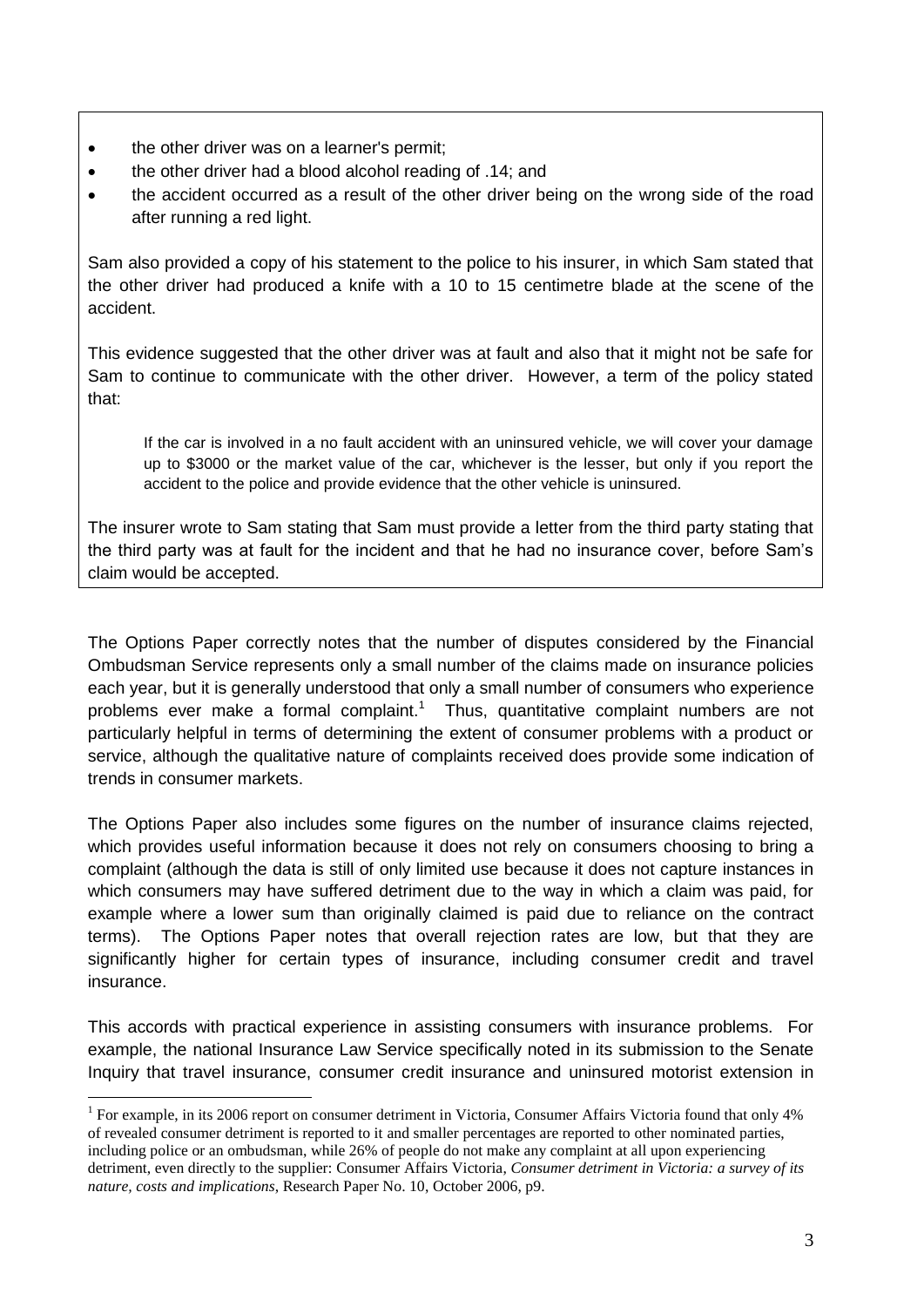third party property damage car insurance policies were types of insurance where it is extremely difficult for a consumer to claim precisely because the contract terms are so unfair.

Beyond the question of whether unfair terms cause consumers harm on an individual by individual basis, unfair terms in consumer contracts cause harm in a broader sense. As we have stated in previous submissions to the Government, unfair contract terms laws are intended to address the widespread inclusion of unfair terms in standard-form contracts as a general feature of the modern marketplace. The nature of the problem is that it is a market-wide problem, not one that affects the odd individual or group of individuals.

It follows, therefore, that another of the strong benefits of unfair contract terms laws is their strong pro-competitive effect more generally – by promoting consumer confidence and increased market participation and in addressing sub-optimal contracts. We believe that unfair contract terms provisions would bring these same benefits to the insurance market.

*Is this consumer harm being caused by terms that are inherently unfair or terms that are otherwise fair but are capable of being applied unfairly in particular cases?*

The distinction between terms that are inherently unfair and terms that are otherwise fair but are capable of being applied unfairly is a false one.

It is precisely when the question of whether and how a term is applied is at the discretion of the supplier that a term may be considered unfair.

The new national unfair contract terms law provides for a two-part definition of unfair. First, a provision sets out the general meaning of unfair and, secondly, a further provision sets out a non-exhaustive list of examples of the kinds of terms of a consumer contract that may be unfair under the general meaning. These include:

- a term that permits, or has the effect of permitting, one party (but not another party) to avoid or limit performance of the contract;
- a term that permits, or has the effect of permitting, one party (but not another party) to terminate the contract;
- a term that permits, or has the effect of permitting, one party (but not another party) to vary the terms of the contract;
- a term that permits, or has the effect of permitting, one party (but not another party) to renew or not renew the contract;
- a term that permits, or has the effect of permitting, one party to vary the upfront price payable under the contract without the right of another party to terminate the contract;
- a term that permits, or has the effect of permitting, one party unilaterally to vary the characteristics of the goods or services to be supplied under the contract; and
- a term that permits, or has the effect of permitting, one party unilaterally to determine whether the contract has been breached or to interpret its meaning.

These kinds of terms do not clearly state what will occur in certain circumstances. Rather, they are terms that give the supplier but not the consumer certain rights, which the supplier can choose whether to apply and in what circumstances.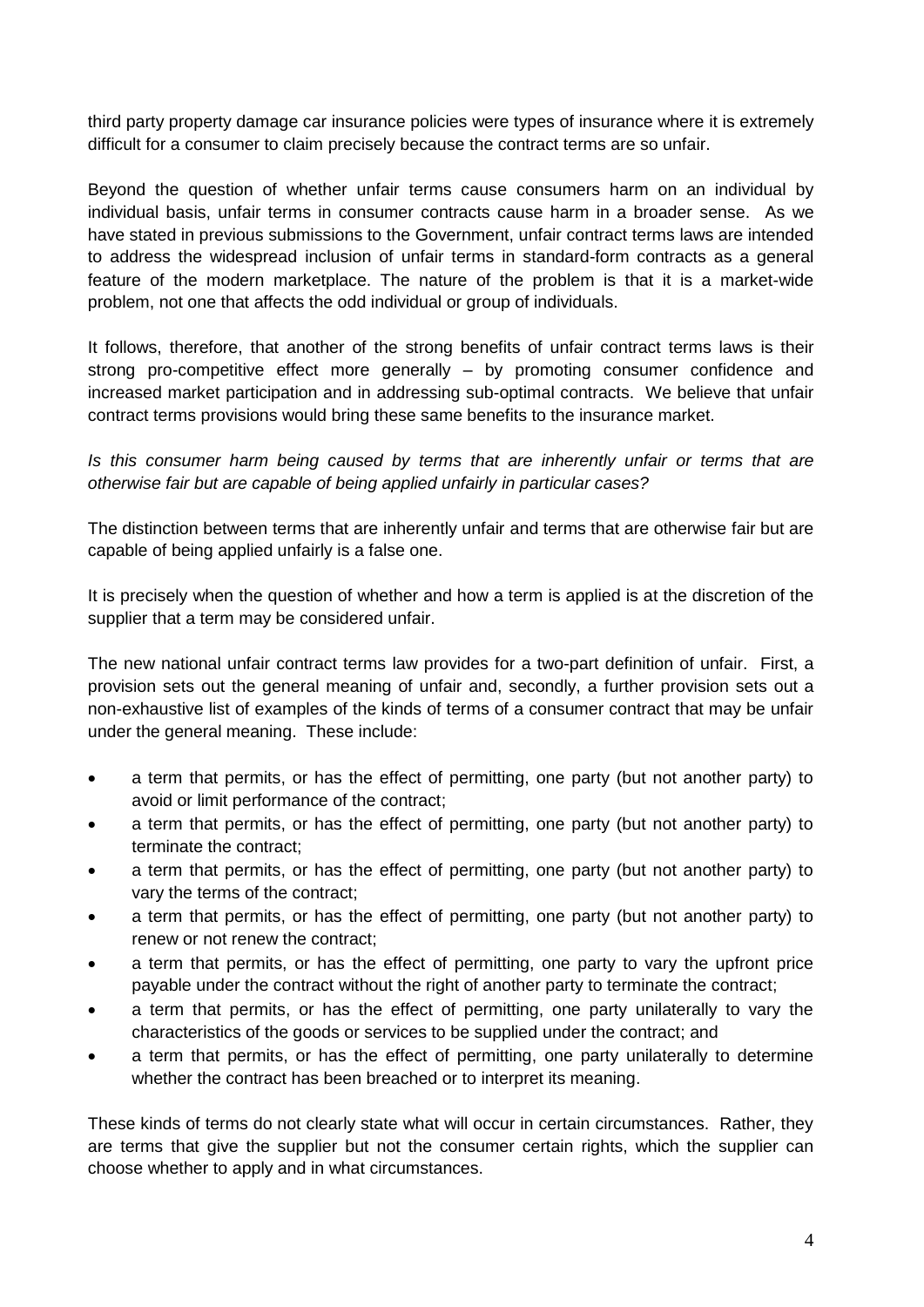A good example is unilateral variation terms. A contract term that gives a supplier the right to vary a term of a contract unilaterally will be unfair if can be applied by the supplier at their discretion – in practice a supplier may propose a unilateral change to the contract using such a term on quite reasonable grounds, but the point is that the term is unfair *on its face* because the consumer is beholden to the supplier"s discretion. By contrast, a term that clearly set out that a supplier could make a unilateral variation but only to certain terms of the contract and only for certain reasons, and/or that a consumer had the right to terminate the contract without charge or obtain other redress if a unilateral change was made, would be unlikely to be unfair on its face because its application would not be subject to the pure discretion of the supplier but would require reference to external and reasonable criteria. As Consumer Affairs Victoria states in its guidelines on Victoria"s unfair contract terms laws:

in long-term and ongoing contracts, some traders may have a legitimate need to be able change terms to keep abreast of dynamic market conditions or to accord with changes in the terms of their own supply contracts. However, as the AAPT case illustrates, unilateral variation powers cannot be justified solely on the basis that they are required to enable the supplier to respond to upstream changes in its commercial environment...

In these cases, consumers must be given adequate (personal) notice of the changes and have the right to exit the contract without penalty where the changes are materially detrimental. In these circumstances, there could still be unfairness if the effect of the variation is substantially to deny the consumer the benefit for which he or she contracted. $2$ 

With regard to the insurance contract examples that have been provided, Consumer Action considers that it is the unfair nature of a contract term itself that has caused detriment to the consumers. For example, in Sam"s case set out earlier, an insured would reasonably believe that the uninsured motorist extension cover in Sam"s policy would apply to cover damage:

up to the amount clearly stated in the policy; and

1

 incurred in the circumstances clearly stated in the policy, namely an accident with an uninsured motorist where the insured is not at fault.

However, the insurer attempted to deny Sam"s claim by relying on the term in the policy that required Sam as the insured to collect and provide evidence of the other motorist"s insurance status, regardless of whether Sam was in a position to be able to collect such evidence and regardless of the other objective facts surrounding the accident.

It is the contract term itself that is unfair in Sam"s case, because it requires the insured to collect and provide evidence that they will not have (and which the third party may often be unlikely to want to volunteer). The term makes the insurance cover contingent on the actions of a third party over whom the insured has no control, and this is inherently unfair. Sam would have been denied \$3,000 of cover if he had not subsequently obtained legal help. The fact that the insurer in such cases may be prevailed upon by a consumer legal service to waive their contractual right to such evidence does not render the term one that it is merely "capable of being applied unfairly in particular cases".

<sup>2</sup> Consumer Affairs Victoria, *Preventing unfair terms in consumer contracts*, Guidelines on unfair terms in consumer contracts, June 2007, pp9-10.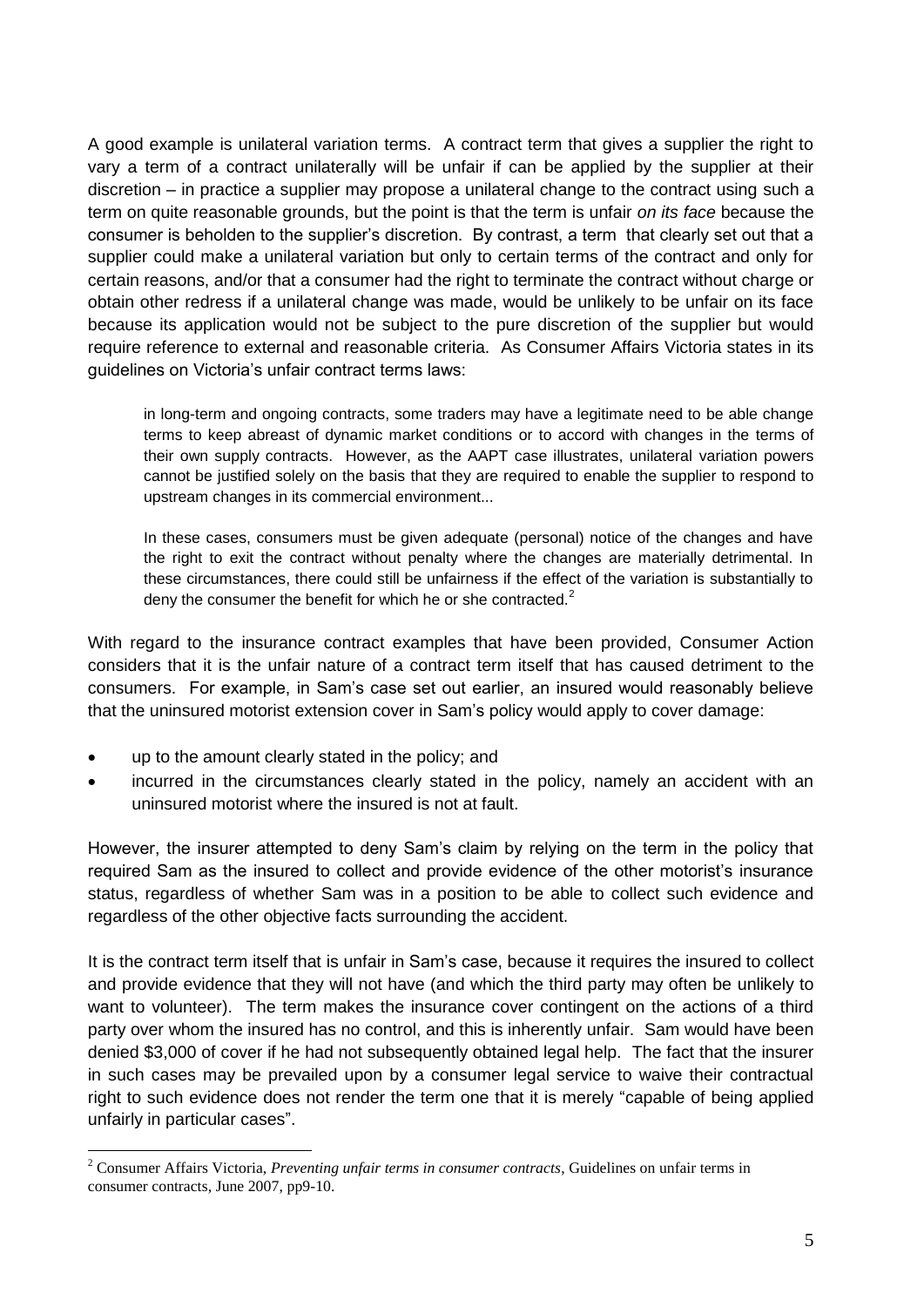We make a similar comment with regard to travel insurance policies and the common term they contain that excludes cover where the insured has left their baggage "unattended" or "unsupervised" "in a public place". At first glance this seems like a reasonable exclusion term in itself, and that it may merely have been applied unfairly in certain cases in which a harsh outcome has resulted, for example the one noted in the Options Paper where the stolen baggage was within the insured"s reach but they were distracted at the time of the theft asking for directions.

However, an understanding of the case law in this area makes it clear that it is the term itself that is unfair, not merely its harsh application by insurers in some situations. This is because the well-established case law makes it clear that such a term operates extremely broadly and excludes cover in any circumstances in which the insured has taken their eye off the baggage, for even an instant.<sup>3</sup> In fact, a consumer would essentially need to have their baggage stolen from their grasp (as in a mugging) to be covered for loss suffered due to stolen baggage under most current Australian travel insurance policies, whereas it is precisely when a consumer is distracted or has left baggage out of their sight momentarily that it is most likely the baggage would be stolen. Consumers would reasonably want and expect cover for their baggage in this situation, within reason, when deciding to take out a travel insurance policy covering the risk of loss due to stolen baggage.

The ordinary consumer would be unaware of the way in which insurance case law operates to render a term excluding cover for "unattended" baggage so broad, but insurers are well aware of this. A term excluding cover for unattended baggage could easily be drafted to exclude cover in more defined circumstances, such as if baggage was left unattended for a certain amount of time, out of the direct line of sight of the insured and/or out of the insured"s reach, but instead insurers continue to use the unfettered exclusion.

## **Existing regulation**

The Options Paper sets out a useful summary of some of the existing regulation relevant to insurance contracts.

## *Insurance Contracts Act regulation of insurance contracts*

Section 14 (duty of utmost good faith) and sections 35 and 37 (standard cover) of the *Insurance Contracts Act 1984* (the **ICA**) are the first provisions discussed in the Options Paper. They are obviously relevant in the context of a discussion about consumer rights in relation to insurance contracts.

These provisions and the current ICA more generally arose out of the Australian Law Reform Commission's (ALRC) 1982 review of insurance contracts.<sup>4</sup> The ALRC's recommendations on the duty of utmost good faith and standard cover provisions were grouped together as addressing the issue of the 'variety of contract terms'.<sup>5</sup> The ALRC described the problem in this

<u>.</u>

<sup>3</sup> See *Starfire Diamond Rings Ltd v Angel* [1962] 2 Lloyd's Rep 217.

<sup>4</sup> The Law Reform Commission, *Insurance Contracts*, Report No. 20, 1982.

 $5$  As above, pp xxv – xxvi, 30-51.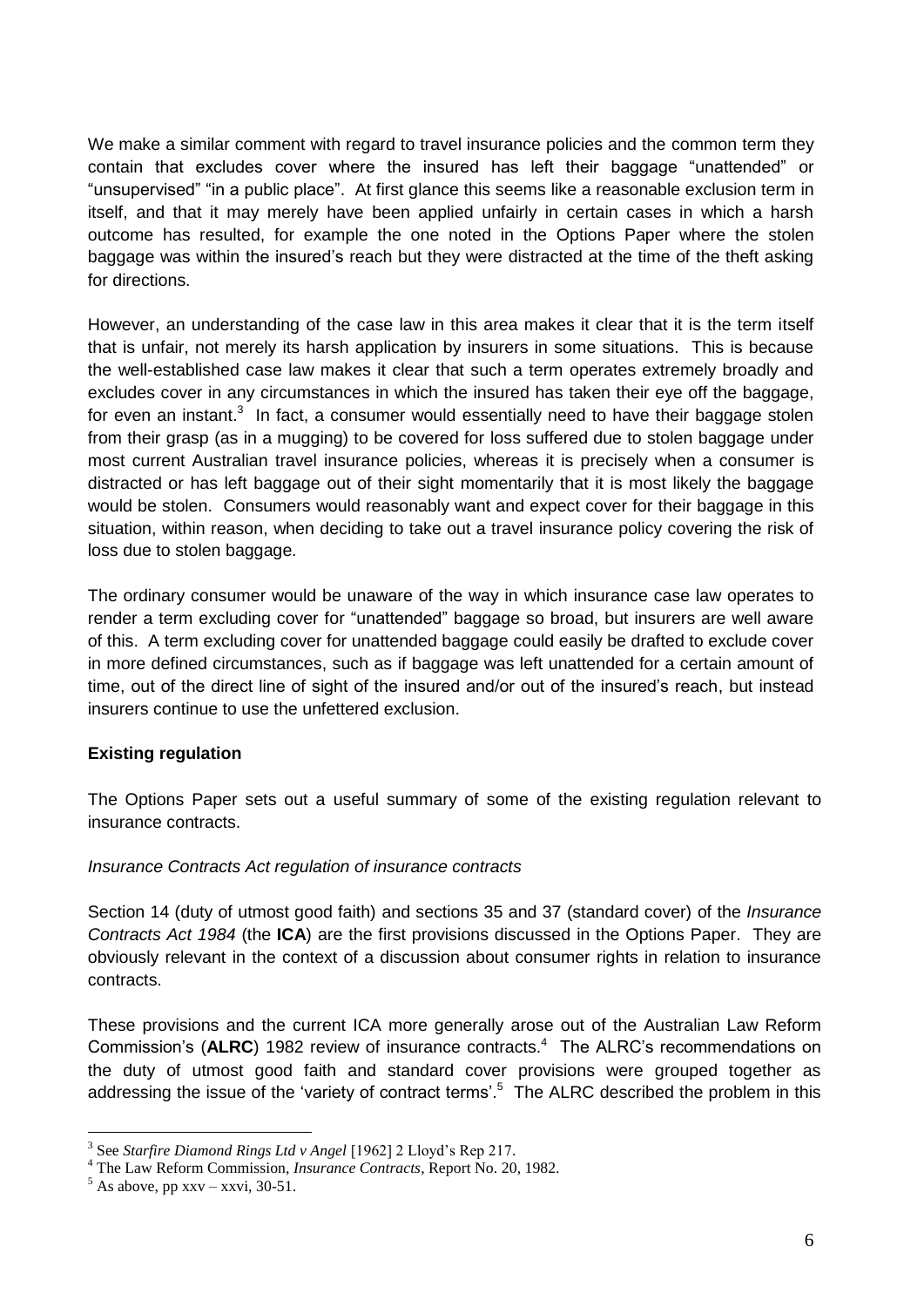area by stating that even if all the difficulties that can contribute to consumer misunderstandings about their insurance cover (such as illegible contracts or obscured terms) were removed:

many insureds would continue to buy insurance on the basis of general description rather than actual content. They would remain ignorant of limitations on the risks covered, as also of obligations which are designed to control the risks covered and are imposed on them during the period of insurance. Unexpected limitations and obligations are contained in numerous policies purchased in this country.

...

The question dealt with in this chapter is whether existing law offers adequate protection to the insured against his understandable ignorance of provisions like these or whether there should be some form of general control over policy terms.<sup>6</sup>

The ALRC therefore considered possible reforms to protect insureds "against the risk of policy terms whose operation may result in injustice to him'.<sup>7</sup> It recommended reforms which are now found in section 14 and the standard cover provisions in the ICA.

On what was to become section 14, the ALRC said that a provision preventing a party from relying on a contractual provision when to do so would involve a breach of the duty of utmost good faith:

should provide sufficient inducement to insurers and their advisers to be careful in drafting their policies and to act fairly in relying on their strict terms. In the context of a reformed set of laws applying to insurance contracts, such a requirement would not have to be relied on frequently by the courts. It would give rise to less uncertainty than a general power of review. State and Territorial laws allowing for judicial review of contracts should be overridden in relation to insurance.<sup>8</sup>

On what were to become the standard cover provisions, the ALRC said that:

Policies contain numerous terms which affect in unexpected ways the cover offered. In a few cases, the insured"s attention is drawn to the relevant limitation at the time when cover is arranged. In the vast majority of cases, however, nothing is said. The insured's ignorance remains undisturbed until he makes a claim. Standard cover should be prescribed in certain fields of insurance, including the five fields of cover examined in this chapter. The control of policy terms is not a matter which can be left to self-regulation. $^{9}$ 

If it is accepted that, as Consumer Action believes and as discussed above, we continue to have a problem in Australia with consumers suffering actual or potential disadvantage or loss as a result of insurance contracts containing contract terms that are harsh and/or unfair, then it is clear that the ALRC"s hopes for section 14 and standard cover protection have not been realised.

Further, it becomes clear that it was in the context of a belief that these reforms *would* work that what is now section 15 was recommended - it would exclude State and Territory laws allowing

1

 $<sup>6</sup>$  As above, p<sub>30</sub>.</sup>

 $^7$  As above, p31.

 $8$  As above, p32.

 $9^9$  As above, p44.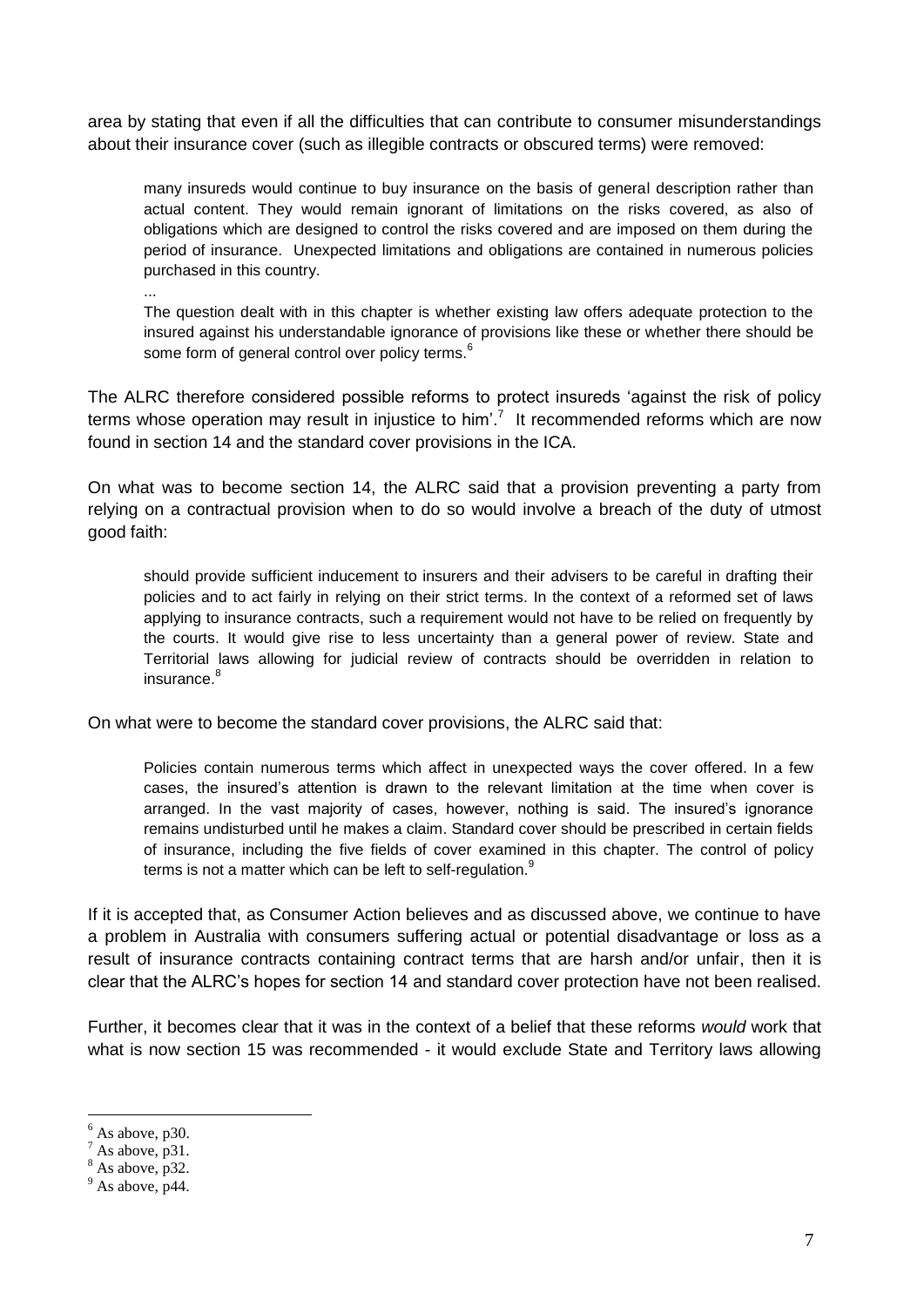for judicial review of insurance contracts, because section 14 would be sufficient to generate fairly drafted insurance policies.

The Options Paper discusses the standard cover provisions only briefly and correctly notes that insurers can still rely on non-standard or unusual terms reasonably easily, by simply providing a potential insured with a copy of the policy wording prior to entering the contract. Consumer Action submits that it is fairly clear it is for this reason that the standard cover provisions have not been of great assistance in improving protection for insureds against harsh or unfair terms.

Regarding section 14, the Options Paper goes into more detail and makes an effort to discuss both some possible advantages and possible disadvantages of section 14 relative to the national unfair contract terms law.

We agree with most of this list as a theoretical exercise. However, we make the point that the possible advantages are of little value in practice, because they assume that the underlying protection is actually working to protect insureds. Two decades of experience with section 14 demonstrates that it is, in fact, largely ineffective and we understand that other submissions will provide further details to this effect. Thus, it may be true that, unlike the unfair contract terms law, section 14 applies to any insurance contract, all policyholders and (if changes are made) third party beneficiaries, but if in so applying section 14 does not actually provide this wider group with assistance, it remains of limited value.

The other ICA provisions listed in the Options Paper are noted but not discussed further. The provisions relating to the duty of disclosure and misrepresentation can be beneficial to consumers, but they relate to matters other than contractual terms. The other provisions do relate to contractual terms and some of these provisions have proven of help to consumers, but they apply only to very limited and particular circumstances.

On the third party beneficiaries issue, we agree that it would be desirable for third party beneficiaries under insurance contracts to have the benefit of any unfair contract terms protections.

In our view, it is not clear that the new national unfair contract terms law would not apply to third party beneficiaries. This is because if a contractual term was unfair to a third party beneficiary within the general meaning of the provisions, save that the unfairness was to a non-party to the contract, it would be likely that the term was also unfair to the consumer contracting party, given that one of the principal reasons the consumer would have entered into the insurance contract in such a situation would have been to provide cover for the third party beneficiary.

However, under the current enforcement and remedies powers relating to the unfair contract terms provisions, the problem is that a third party beneficiary would have limited ability to enforce any rights under the unfair contract terms law, because only parties to the contract or the regulator can bring an application for a declaration that a term of a contract is unfair, which is a precursor to the ability to bring applications for further remedies for unfair terms. However, if a consumer contracting party or the regulator obtained a declaration, any party (including third party beneficiaries) could then bring applications for an injunction or compensation. The regulator could also bring an action for non-party consumer redress for affected third party beneficiaries.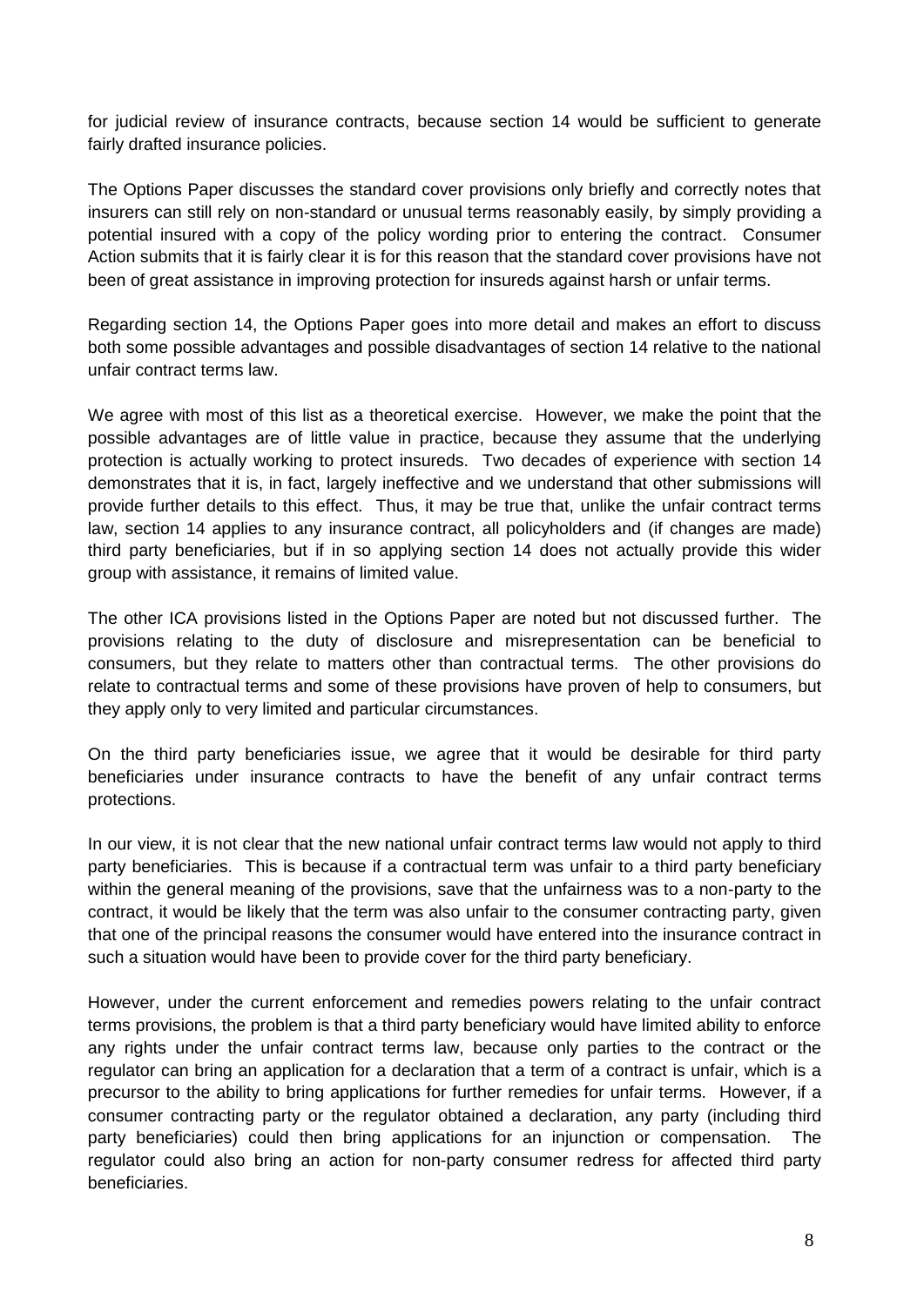To remedy this problem generally, not just in relation to insurance contracts, a simple amendment could be made to the national unfair contract terms law to extend their coverage to third party beneficiaries, which we note below in our discussion of Option A.

### *Other existing regulation of insurance contracts*

1

The Options Paper does not discuss existing regulation that affects insurance contracts but is not contained in the ICA.

Even with section 15, the ICA does not cover the entire field of laws relevant to insurance contracts. Section 7 of the ICA clearly states that other laws would continue to operate in the insurance area unless otherwise provided for by the ICA:

It is the intention of the Parliament that this Act is not, except in so far as this Act, either expressly or by necessary intendment, otherwise provides, to affect the operation of any other law of the Commonwealth, the operation of law of a State or Territory or the operation of any principle or rule of the common law (including the law merchant) or of equity.

Thus, for example, the general prohibition on misleading or deceptive conduct continues to apply to conduct relating to insurance transactions. For insurance, this prohibition is found in section 12DA of the *Australian Securities and Investments Commission Act 2001* (the **ASIC Act**) rather than in section 52 of the *Trade Practices Act 1974* (the **TPA**) because dealing in insurance is a financial service. Misleading or deceptive conduct could occur in broader contexts than merely dealings leading to the formation of a contract, but it does also apply to conduct relating to entering into a contract.<sup>10</sup>

In our view, a proper reading of ICA section 15 also suggests that the general prohibition on unconscionable conduct (ASIC Act s.12CB) continues to apply to insurance dealings, only not to matters relating to the contract itself. Some support for this view has been provided by the Federal Court, which considered the previous form of section 15 prior to its amendment in 1994 (for current purposes the analysis is still valid regarding present section 15):

Though a contract can come within s 15(1)(d) as an unconscionable contract because of conduct leading up to the making of the contract and not because of any of the provisions of the contract itself, s 15(1)(d) only operates to bar an action under another Act where there is in existence a concluded contract. It does not bar an action under another Act that provides for relief in respect of unconscionable conduct that does not involve the conclusion of a contract. That approach gives proper effect to s 15.<sup>11</sup>

<sup>10</sup> In *Australian Competition & Consumer Commission v IMB Group Pty Ltd (ACN 050 411 946) (in liq)* [2002] FCA 402 (5 April 2002), Drummond J found that ICA section 15 did not bar the ACCC from making claims based on representations made by the respondents that contravened s 52 the TPA: at §116. See also Warren Pengilly, 'Insurance Arrangements: Are they Exempt from Section 52 of the Trade Practices Act' (1998) 9 *Insurance Law Journal* 1.

<sup>11</sup> *Australian Competition & Consumer Commission v IMB Group Pty Ltd (ACN 050 411 946) (in liq)* [2002] FCA 402 (5 April 2002) §112. See also Pengilly, above n10 , at 9-11.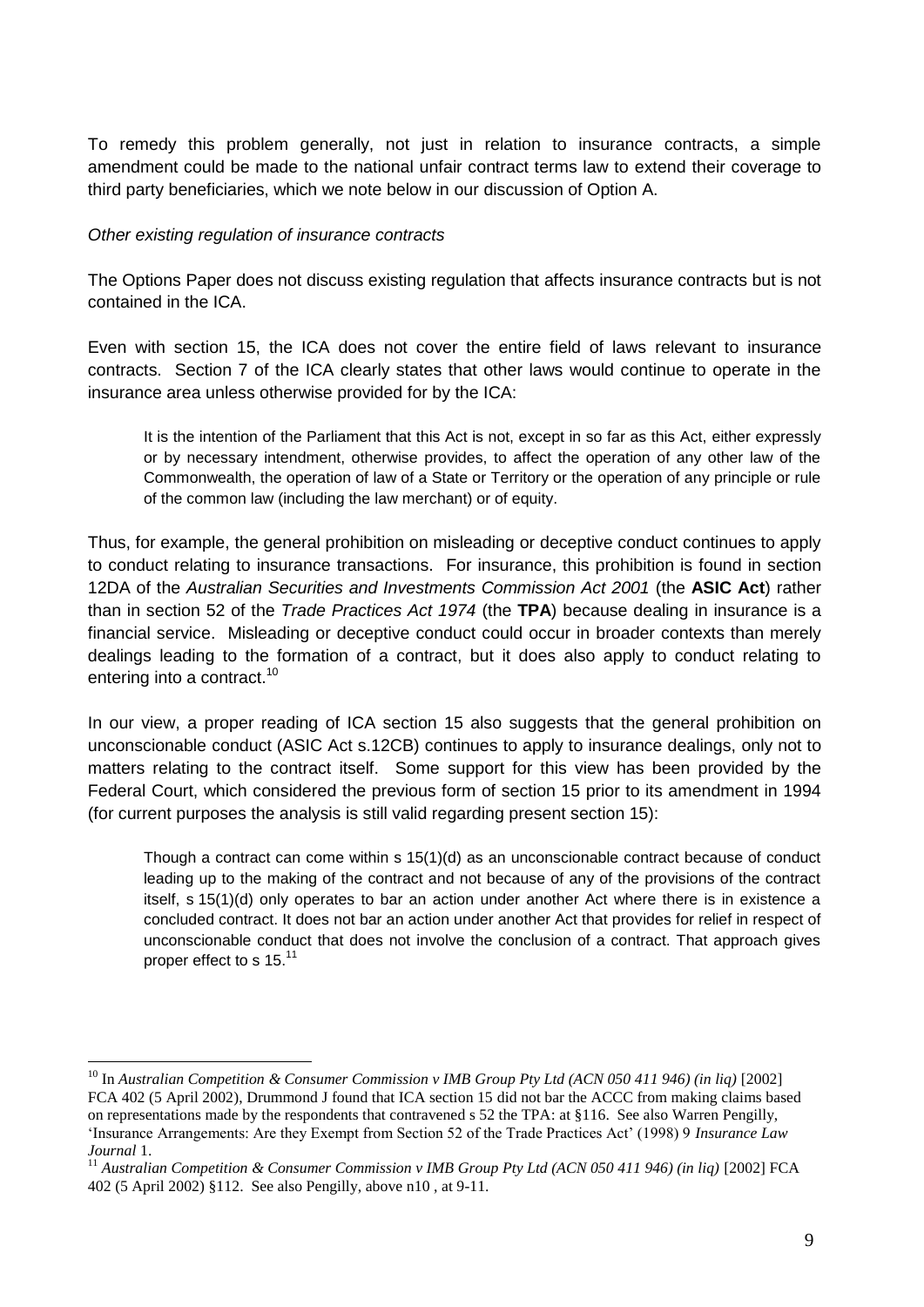Once the second Australian Consumer Law Bill is enacted,<sup>12</sup> the new national unfair contract terms law will sit together with the general protections against misleading or deceptive conduct and unconscionable conduct as the three parts of the "General protections" Chapter of the new Australian Consumer Law.

Financial services licensing obligations also apply to insurance. This means that, for example, insurers have a general obligation to provide their services efficiently, honestly and fairly and must comply with detailed disclosure obligations.<sup>13</sup> These or similar licensing obligations apply to other providers of financial services including, shortly, consumer credit,<sup>14</sup> but unlike insurance the provision of all of these other financial services to consumers is also covered by the new national unfair contract terms law.

### **Options and impact analysis**

The Options Paper asks for information that would help to assess the costs and benefits of each of the listed options. It assess the options against the current status quo.

*Option A*

Consumer Action strongly supports Option A. This is the option that accords with the Productivity Commission"s recommended reforms now being implemented via the two Australian Consumer Law Bills<sup>15</sup>, and which have led to the new national unfair contract terms law.

The Options Paper does not take into account that Option  $A -$  to permit the unfair contract terms provisions of the ASIC Act to apply to insurance contracts – formed part of the Productivity Commission"s original recommendations for the new national consumer law including unfair contract terms provisions in its 2008 *Review of Australia's Consumer Policy Framework*, and thus part of the Productivity Commission"s broad assessment and quantification of the prospective gains of its proposed reforms to consumer policy.<sup>16</sup>

The first paragraph of the Options Paper does observe that two of the central elements of the Productivity Commission"s recommended proposals were that a new generic, national consumer law should apply in all sectors of the economy and that this generic law should include a national unfair contract terms law.

The Productivity Commission noted that it was impossible to undertake a precise cost-benefit analysis of either the individual elements of its proposals or the proposed framework as a whole. However, it did undertake a broad examination of how the package of reforms might generate

<sup>1</sup> <sup>12</sup> Trade Practices Amendment (Australian Consumer Law) Bill (No. 2) 2010.

<sup>13</sup> *Corporations Act 2001* s.912A(1)(a) and Part 7.7.

<sup>14</sup> *National Consumer Credit Protection Act 2009*.

<sup>15</sup> Originally the Trade Practices Amendment (Australian Consumer Law) Bill but passed as the *Trade Practices Amendment (Australian Consumer Law) Act (No. 1) 2010*, and the Trade Practices Amendment (Australian Consumer Law) Bill (No. 2) 2010.

<sup>16</sup> Productivity Commission, *Review of Australia's Consumer Policy Framework*, Productivity Commission Inquiry Report No. 45, April 2008.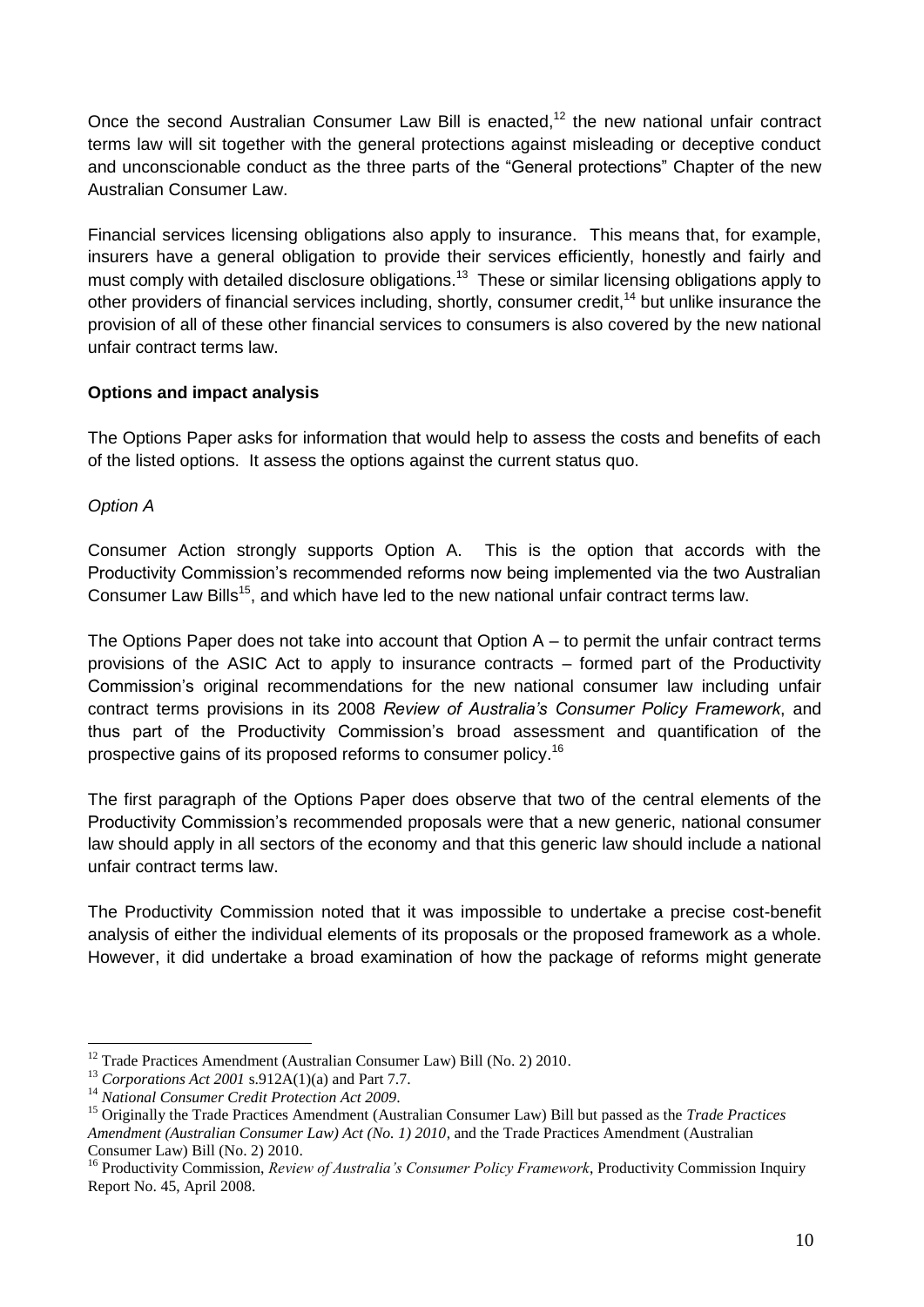benefits and costs and quantified the benefits as probably producing net gains for the Australian community of between \$1.5 billion and \$4.5 billion per year.<sup>17</sup>

The two Australian Consumer Law Bills<sup>18</sup> are the vehicles for implementing the generic national consumer law including a national unfair contract terms law. However, the Government decided to carve out insurance contracts from the national unfair contract terms law, contrary to the Productivity Commission"s recommended proposals, by not including a provision to amend section 15 of the ICA in those Bills.

The Options Paper, after noting the Productivity Commission's recommendations in its opening paragraph, jumps straight to a discussion of the Senate Inquiry and its consideration of the issue that section 15 of the ICA would operate to prevent the unfair terms provisions from applying to insurance contracts. However, the Options Paper does not include any information on how the Government came to make its decision to carve out insurance contracts in the first place, and any modelling it undertook of the costs and benefits of such a carve-out, including relative to the Productivity Commission's assessment.

Given the above background, Consumer Action considers that any information or data that the Government used in making its original decision to carve out insurance contracts from the national unfair contract terms law is relevant to the current process and should be provided to stakeholders.

We also suggest that it would be useful to assess the status quo and the other options against Option A, which formed part of the package of reforms already quantified and recommended by the Productivity Commission due to the large benefits they would bring to the community.

The arguments that have been raised by insurers against Option A relate largely to the interaction of the general unfair contract terms provisions with the industry-specific regulation provided by the ICA. None of these arguments raises any difference between insurance and the variety of other industries that are also subject to industry-specific regulation, some quite complex, together with the general unfair contract terms provisions. These industries include other financial services and consumer credit, energy services and telecommunications.

The existence of a low-cost dispute resolution service is clearly beneficial to consumers, but does not relate to the issue of what rights a consumer is able to rely on in bringing a dispute to such a service. In fact, as noted earlier, the General Insurance Enquiries and Complaints Scheme (as it then was) itself raised concerns about the harsh outcomes that arose from its legally correct application of insurance contracts terms to consumer disputes in its 2004 Annual Review.

The argument that the unfair contract terms provisions may not be preferable to ICA section 14 because they do not give review rights to third party beneficiaries, again, assumes that section 14 is, in fact, effective in protecting insureds and third party beneficiaries from detriment, which we disputed above. However, as discussed earlier we do agree that third party beneficiaries

<u>.</u>

<sup>17</sup> Productivity Commission, *Review of Australia's Consumer Policy Framework*, Productivity Commission Inquiry Report No. 45, Volume 2 – Chapters and Appendixes, April 2008, p353.

 $18$  Above, n15.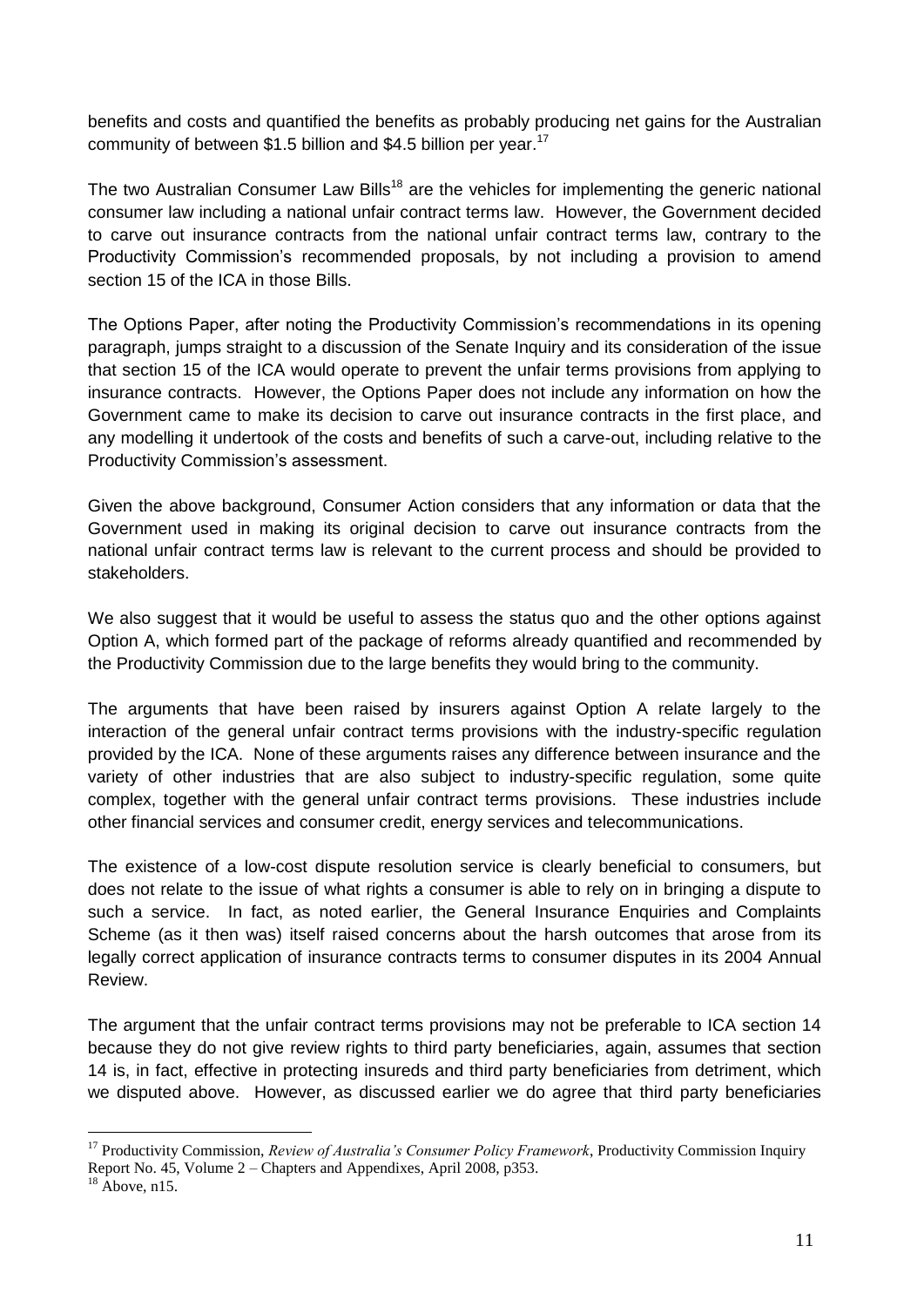under insurance contracts should have the benefit of unfair contract terms protections. As was advocated to the Government in relation to the national unfair contract terms law more generally, this would be better remedied by simply inserting a definition of "party" to a standard form contract into the Australian Consumer Law and equivalent ASIC Act provisions that includes third party beneficiaries as parties.

Finally, the assessment of Option A does not take into account the broader benefits that an unfair contract terms law for insurance would bring to the insurance market, such as increased consumer confidence and contracting decisions that better reflect consumer preferences. These benefits were discussed earlier and they should be included in the Option A impact analysis.

In fact, it is for these reasons that one of the most important features of unfair contract terms laws is that they allow a regulator to take proactive action to address the inclusion or use of an unfair term in a standard-form contract in use in the marketplace, rather than merely giving individual consumers the legal right to take action. These broader market benefits do not accrue if a law addressing unfair terms does not enable pre-emptive regulator action to weed out unfair terms and instead is limited to remedies after the fact because, under this sort of model, consumers continue to face a high risk of encountering unfair terms and carry the burden of having to pursue a remedy. This is one of the flaws in the current regulatory provisions, which expect individual consumers to raise section 14 on a case by case basis once they are made subject to an insurance dispute.

### *Option B*

1

Option B proposes to extend the ICA remedies to include unfair contract terms provisions.

Consumer Action opposes this option, as we do not consider that there is a special case to regulate insurance separately to other consumer contracts, particularly other financial services contracts.

The Options Paper states that a policy commitment to maintain the consistency, "to the extent appropriate", of unfair contract terms laws across each piece of legislation would ensure that the insurance provisions did not diverge from the general unfair contract terms law. However, in doing so the Options Paper has already flagged that it contemplates differences by stating that this would be done "to the extent appropriate", and it goes on to consider purported differences between other contracts and insurance that would require the unfair contract terms provisions to be amended.

It is clear that the Option B approach will inevitably lead to inconsistency in unfair contract terms protections for insurance contracts relative to all other consumer contracts.

It is this sort of inconsistency that was criticised numerous times by the Productivity Commission in its *Review of Australia's Consumer Policy Framework*. 19 It is far from best practice to restrict the coverage of generic law because of industry-specific laws, as opposed to using generic laws

 $19$  Productivity Commission, above n16. See, eg, Table 14.1 on p327.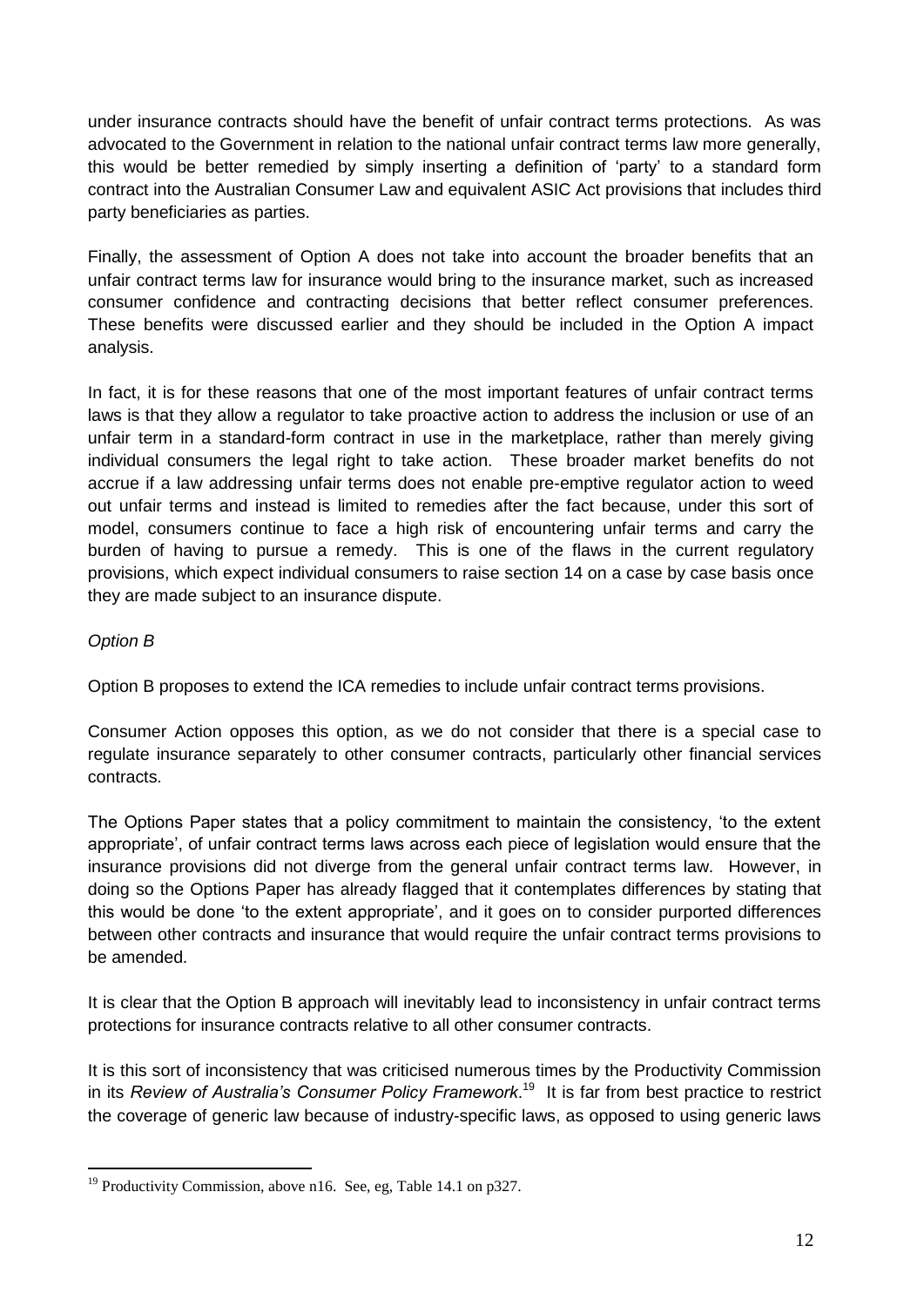first and using industry-specific laws only to address important and additional issues that are specific to a particular industry.

On all sorts of consumer policy issues, arguments in support of the worst-practice approach tend to come from industries looking for special treatment. This issue does not appear to be an exception to that tendency, with the three arguments advanced in the Options Paper in support of Option B sitting firmly in that basket. They are set out below with our responses.

*1. Option B would allow the ICA to continue to be the primary source of regulation regarding insurance contracts and 'dual pleadings' in insurance disputes would not be an issue.*

As discussed above, other general laws do regulate insurance and it is quite simply an industry myth that the ICA contains all insurance contract regulation. This argument could easily be made about other industries but has been rightly rejected in relation to other consumer contracts in accordance with the Productivity Commission"s recommendations on the roles of generic and industry-specific regulation. The concern about "dual pleadings" is contrived as it is already standard practice that a consumer would raise or plead all available and relevant rights in an insurance dispute, including ICA, ASIC Act, *Corporations*  Act and general law rights. These rights would all be raised in a single dispute or legal pleadings.

*2. Option B would enable the unfair contract terms provisions applying to insurance contracts to be tailored so that the regime fits in with existing concepts in the ICA, for example consideration could be given to replacing 'standard form' and 'consumer contract' with concepts already established under the ICA such as 'eligible contract of insurance'.*

This purported advantage highlights that Option B would lead to inconsistencies between the unfair contract terms provisions applying to most consumer contracts and those applying to insurance contracts.

The Options Paper states that replacing concepts in the generic law with concepts in the ICA would minimise regulatory complexities and anomalies due to marginal gaps/overlaps between the ICA and the unfair contracts regime in the ASIC Act. However, we again question whether this might be a contrived disadvantage given that the unfair contract terms provisions are new protections designed to do something different to existing regulation in any case, and this argument could be made in relation to other industryspecific regulation but has been rejected in those cases.

Further, in fact Option B would *create* gaps and anomalies between the ICA and the ASIC Act. We point out that this approach might be viewed as minimising regulatory complexity for insurers, but it would increase regulatory complexity for consumers and government regulators who, respectively, would have to try to understand the ways in which their unfair contract term protections differ for insurance contracts and would have to produce different sets of guidance on unfair contract terms laws for insurance contracts. In addition, a whole different set of case law or jurisprudence would need to be developed for each set of unfair contract terms provisions and they could not be cross-applied, further adding to the complexity and regulatory costs. This would also be a much greater challenge for ordinary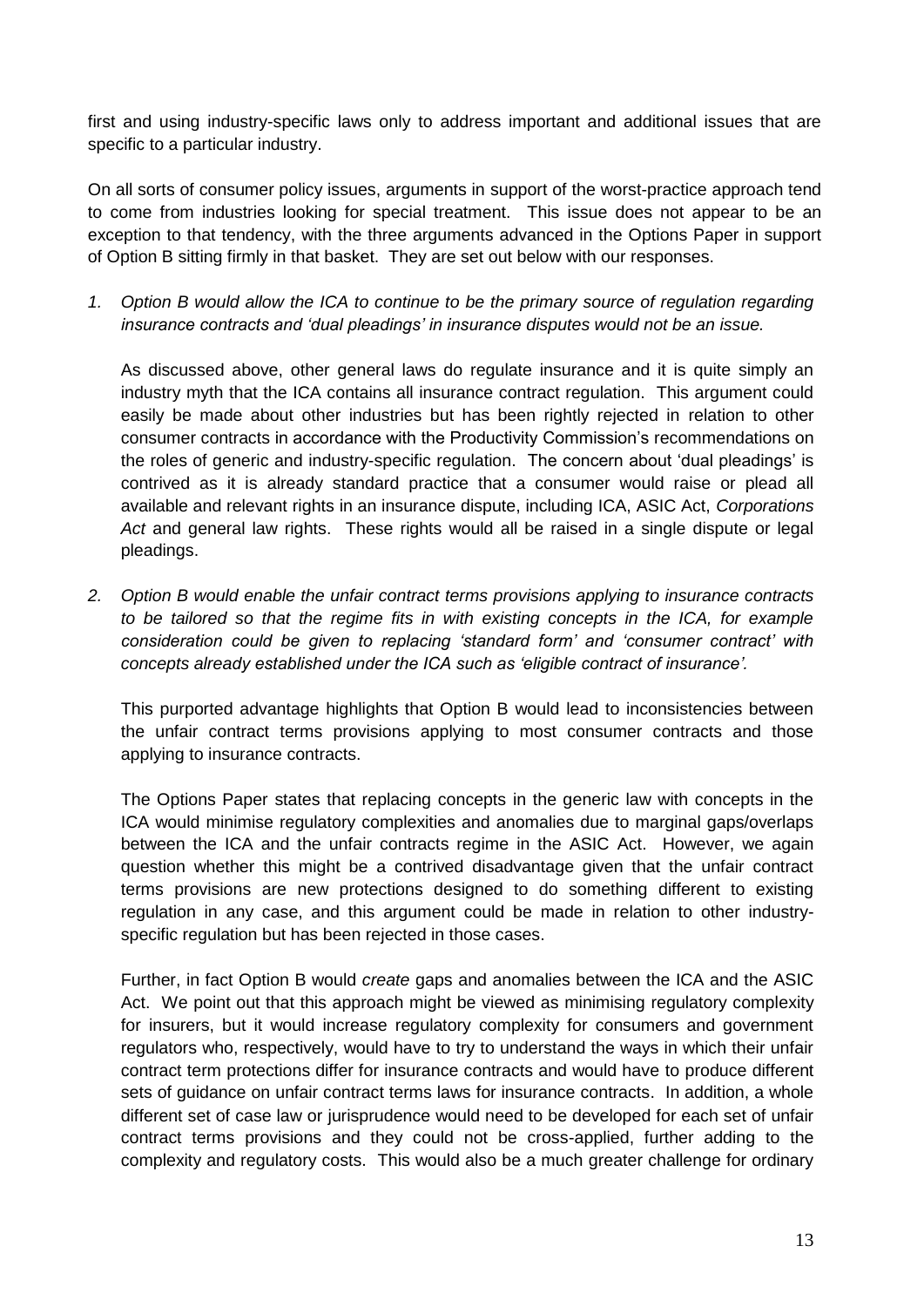consumers than for well-resourced insurers with experienced legal advisers. These costs have not been included in the impact assessment for Option B.

Further, this approach would narrow the coverage of the unfair contract terms provisions, for example the concept of a 'eligible contract of insurance' does not include important kinds of insurance contracts such as life insurance. This cost should also be noted in the impact analysis.

*3. Option B would allow the ICA unfair contract terms provisions to be limited in their application to narrower categories of terms, in particular, to exclude their application to contract terms that provide for exclusions from cover.*

This argument claims that the unfair contract terms provisions should be limited in their application to insurance contract terms because general and life insurance contracts can be distinguished from other types of consumer contracts in that the contract for the product and the product are the same thing. The Options Paper explains that it is arguable that the extent of the cover provided (and not provided) is, in the insurance context, of a similar nature to or the same as the "main subject matter" of a contract, which is exempted from review for unfairness under the general unfair contract terms law.

The obvious point to make here is that the general unfair contract terms law does indeed exempt contract terms that define the main subject matter of the contract, thus to the extent that any insurance contract terms fall within this category, they will already not be subject to review.

Further, the meaning of "unfair" under the general unfair contract terms law includes a limb providing that the term is only unfair if "it is not reasonably necessary in order to protect the legitimate interests of the party who would be advantaged by the term". To the extent that terms providing for exclusions from cover are a reasonable requirement for the insurer in relation to the underwriting risk covered by an insurance policy, exclusion terms will not be considered unfair.

In our view, therefore, the general unfair contract terms provisions in the ASIC Act are more than capable of addressing these issues.

However, we also dispute the contention that all terms providing for exclusions from the cover provided under an insurance policy are part of central underwriting risk provided for in an insurance policy.

As noted earlier, the ALRC in its 1982 report proposed the standard cover protections precisely to address the fact that insurance policies commonly contain limitations and obligations that can affect the cover offered in ways that are *unexpected*, in the sense that it a consumer would reasonably find such limitations a surprise upon making a claim.

Not all exclusions could be said to be important to the central insurance cover under an insurance contract. For example, to take a case noted in the Options Paper, we question whether a term excluding cover for the insured and main driver under a comprehensive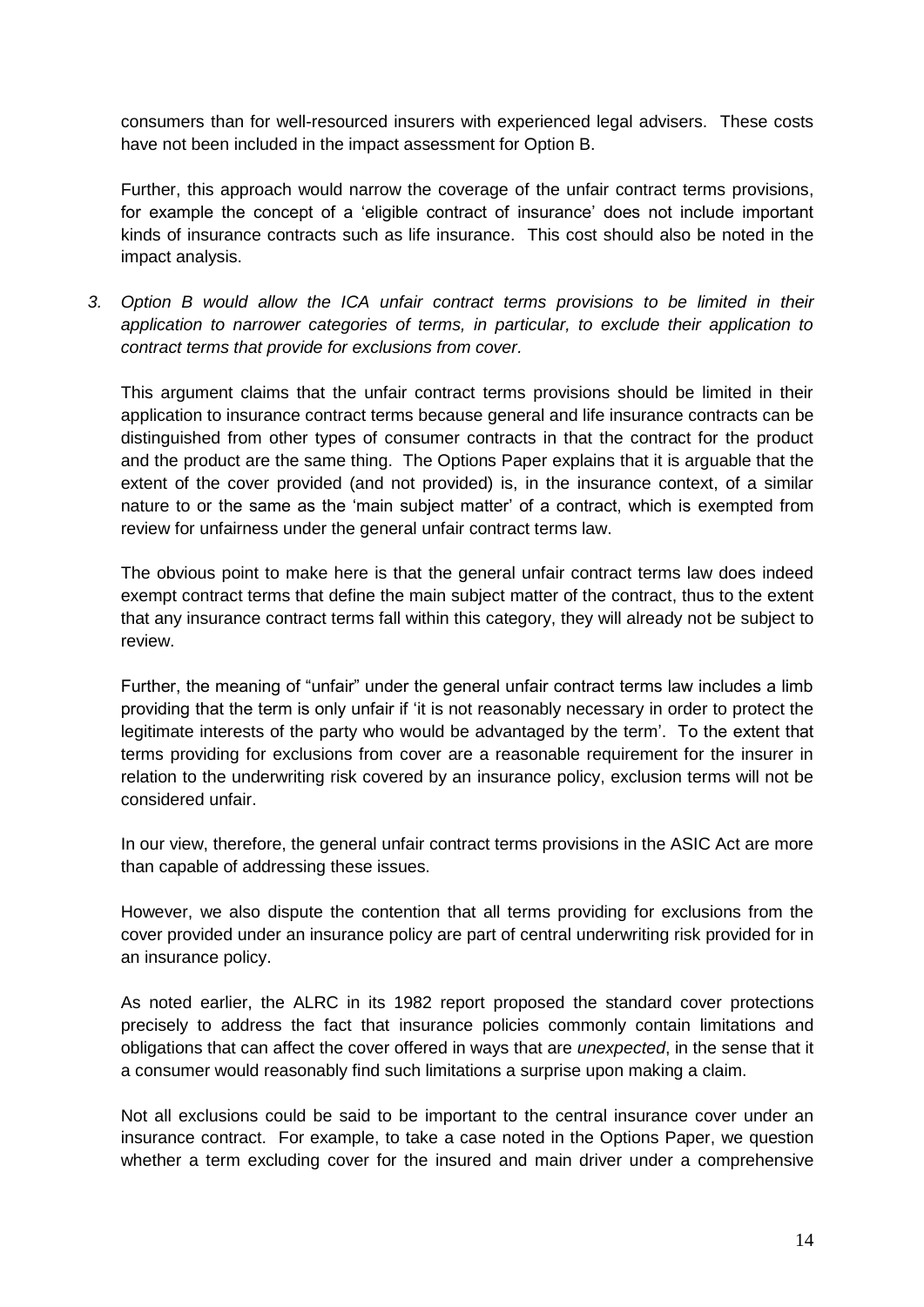motor vehicle insurance policy, which the insured has paid a higher premium for due to their higher risk, should be excluded from review because it purports to define the cover.

Further, we again note that terms not exempted from review would still need to be shown to be unfair before any remedies arose. This gives an insurer an opportunity to demonstrate that such a term is reasonably necessary to protect their legitimate business interests.

### *Options C and D and the status quo*

In our view, the remaining options are unacceptable for consumers.

The status quo would simply allow the current problems to continue, thus it will not achieve the Government"s objective of preventing consumer detriment due to unfair insurance contract terms.

Option C, like Option B, proposes that the ICA regulate the problem under specific ICA provisions but via smaller modifications to the existing ICA section 14 rather than inserting new unfair contract terms provisions. In addition to the concerns we discuss above relating to Option B, we simply do not believe that Option C would be effective in achieving the Government"s objective. First, as partly recognised by the Options Paper, section 14 even as modified is not directed at addressing systemic or market-wide unfair terms in standard form contracts, which is one of the principal drivers and benefits of unfair contract terms regulation. instead, it requires a case by case assessment of the conduct of the particular parties. Secondly, section 14 does not provide that an insurer is in breach of the duty of utmost good faith merely because of the fact that they wish to rely on a contractual term that is unfair. Rather, reliance on an unfair contractual term might be prevented by section 14 in particular circumstances, but again this would need to be assessed on a case by case basis.

Option D proposes industry-self regulation. Again, we consider that Option D"s costs and benefits are a secondary consideration to assessing whether it is likely actually to be effective in achieving the Government's objective.

We strongly believe that Option D would not be effective. It requires the industry to adopt rules on including unfair terms in their insurance contracts, however, the Options Paper highlights that industry representatives do not yet even accept that there is a problem with unfair terms in insurance contracts. They question and attempt to dismiss individual examples on a case by case basis rather than considering the systemic issues raised, and attempt to argue that there is a distinction between terms that are inherently unfair and terms that are fair but are capable of being applied unfairly. Further, the industry has made no attempt to address the issue to this point, for example using existing self-regulatory instruments. The ALRC in 1982 summarised some of the problems with attempting to rely on industry self-regulation to address unfair insurance policy terms, including that not all insurers would sign up to self-regulatory instruments and that the practices of the industry in relation to previous self-regulation initiatives gave no cause for confidence.<sup>20</sup> There remain no indications that the industry is capable of addressing the problem of unfair insurance contract terms via self-regulation.

1

 $20$  The Law Reform Commission, above n4, p44.